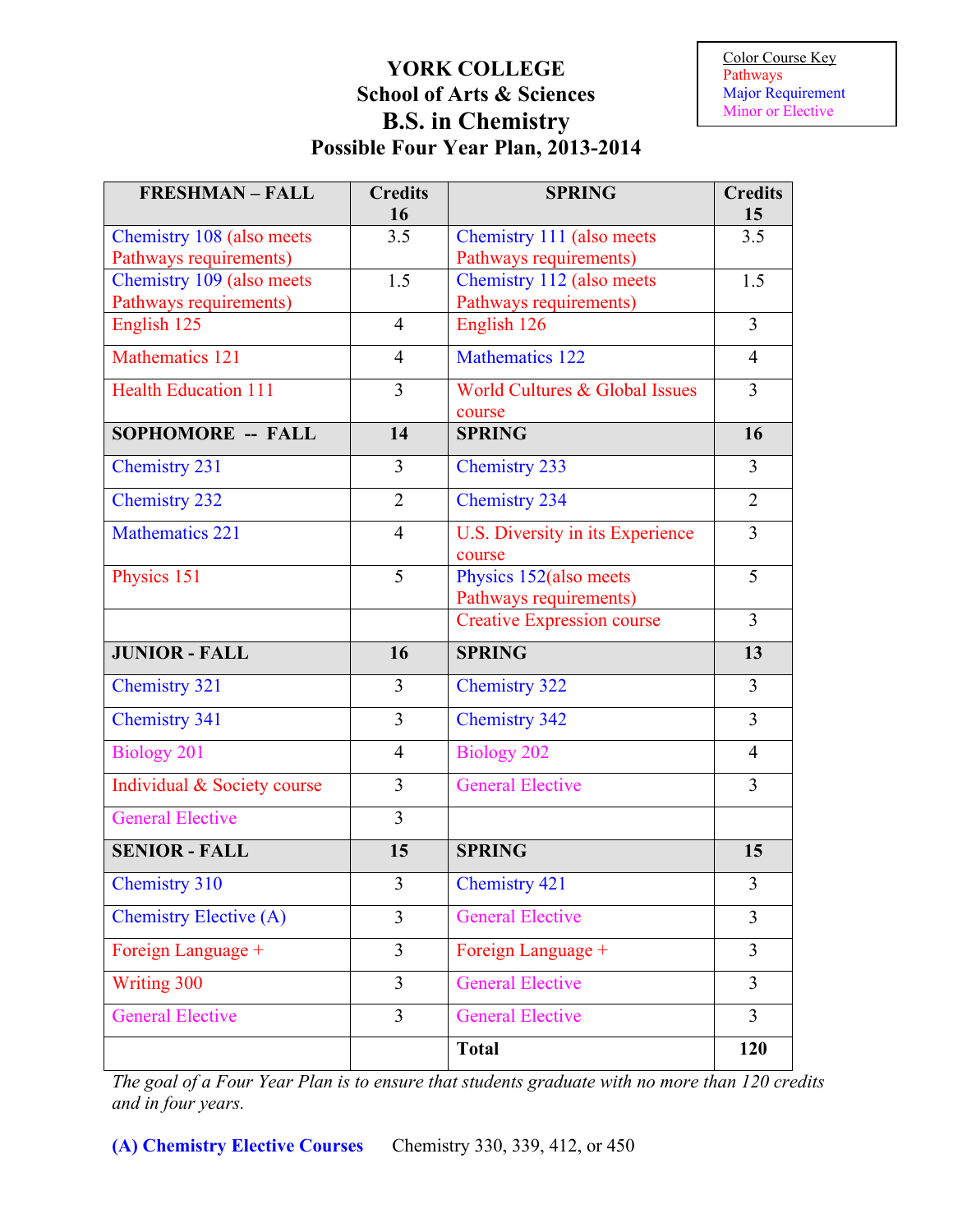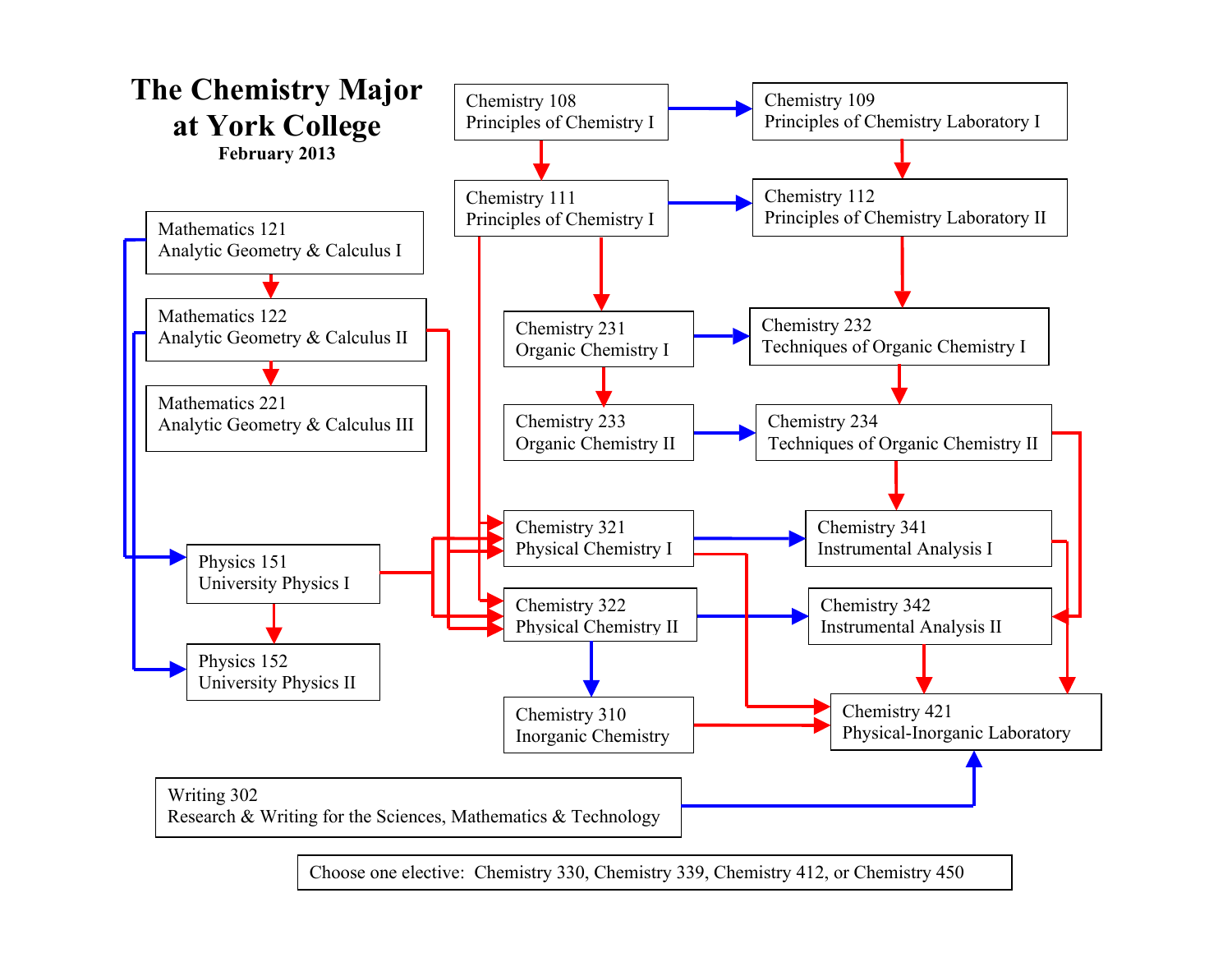

## Pathways Four Year Plan 013-20

| мајог      |  |
|------------|--|
| Department |  |
| School     |  |

The goal of a Four Year Plan is to ensure that students graduate with no more than 120 credits and in four yea

- All students should speak with an academic advisor about their academic programs.
- Students are encouraged to take Winter and Summer courses to facilitate their progress towards graduation.
- Transfer students do not need to take all courses in the plan; they should consult with an academic advisor.

|                                      | <b>Credits</b>   |                                   | <b>Credits</b>         |
|--------------------------------------|------------------|-----------------------------------|------------------------|
| EIRSTYDARE FALL THE STATE            |                  | SPRING A REPORT OF REAL PROPERTY. | e Tingging and         |
|                                      |                  |                                   |                        |
|                                      |                  |                                   |                        |
|                                      |                  |                                   |                        |
|                                      |                  |                                   |                        |
|                                      |                  |                                   |                        |
|                                      |                  |                                   |                        |
| SOPHOMORE EXTERNATIONAL CONSTRUCTION |                  | SPRING NAME OF SPRING             |                        |
|                                      |                  |                                   |                        |
|                                      |                  |                                   |                        |
|                                      |                  |                                   |                        |
|                                      |                  |                                   |                        |
|                                      |                  |                                   |                        |
|                                      |                  |                                   |                        |
| <b>JUNIOR- FALL</b>                  | ARKO PENY        | <b>SPRING SPRING</b>              | <b>ISSEE</b>           |
|                                      |                  |                                   |                        |
|                                      |                  |                                   |                        |
|                                      |                  |                                   |                        |
|                                      |                  |                                   |                        |
|                                      |                  |                                   |                        |
| SENIOR-FALL CONTROL                  | <b>RANCH AND</b> | SPRING THE CONTRACTOR             | Princeton<br>Princeton |
|                                      |                  |                                   |                        |
|                                      |                  |                                   |                        |
|                                      |                  |                                   |                        |
|                                      |                  |                                   |                        |
|                                      |                  |                                   |                        |
|                                      |                  |                                   |                        |

Students who start at York are required to take three Writing Intensive (WI) courses: two in the lower division (100-200 level) and one in the upper division (300-400 level). Transfer students should consult with an advisor about their WI requirements.

york.cuny.edu/pathways

Total credits needed to graduate 120